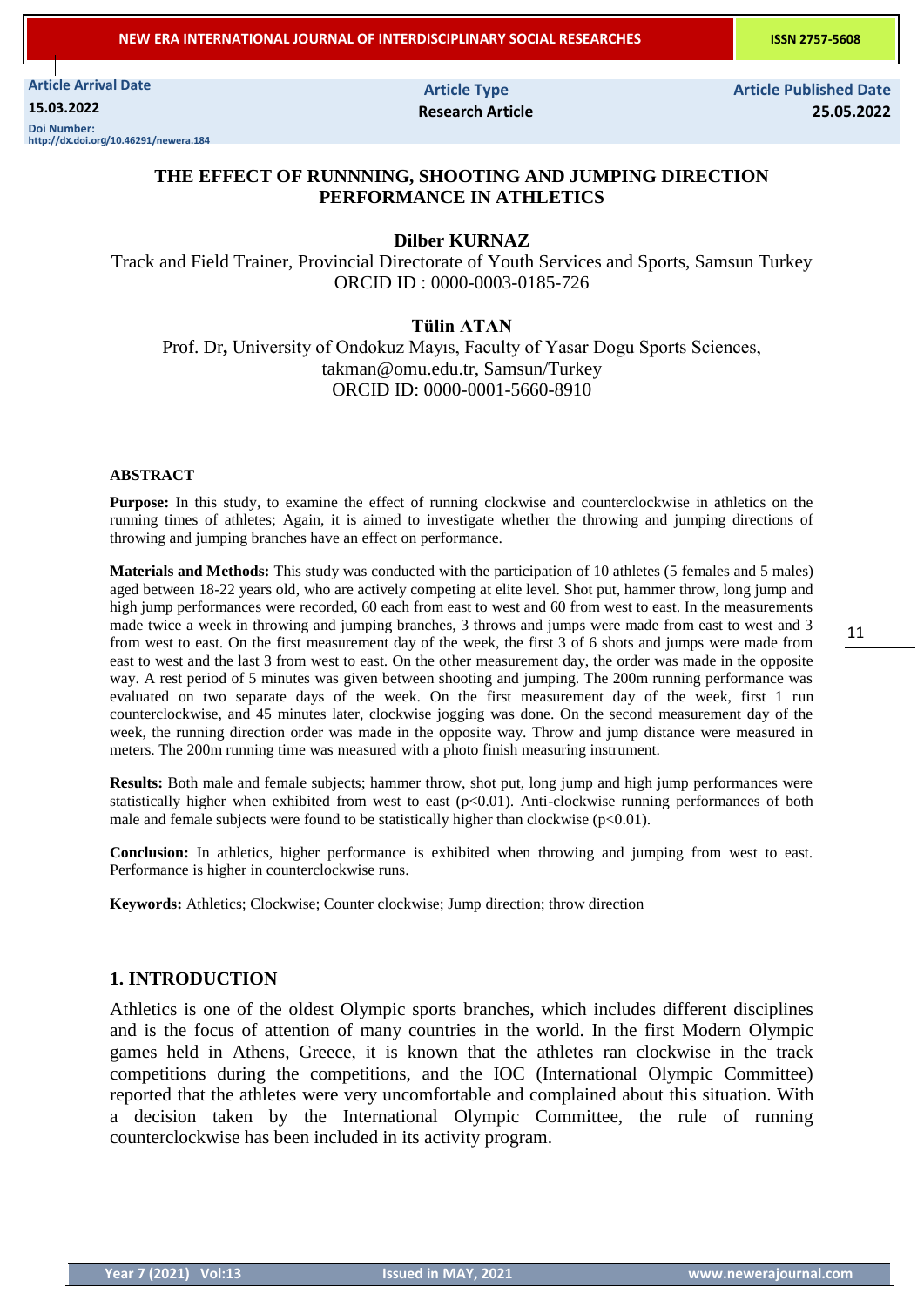When we look at nature, it is seen that everything moves in the opposite direction of what is known. When we examine our own anatomy, the left side of our body is slightly heavier due to the location of our heart. For this reason, while left turns are more comfortable in running, on the other hand, our body can exhibit the rotation movement faster in activities performed with rotational technique. Looking at this situation from a different perspective, a righthanded athlete turns this situation into an advantage compared to a left-handed athlete. Thus, by taking advantage of this advantage, athletes control their body better and use arm and leg positions more coordinately in counterclockwise runs and rotational technical branches, which allow the athlete to move more comfortably and in a shorter time during turns.

In curved runs on the athletics track and in rotational technical branches for right-handed athletes, they perform the movement counterclockwise, but apart from performing the training correctly and effectively, the trainers analyze the positions in which the athletes can move most comfortably while performing the movements and shape their training in this direction, which will have a positive effect on the performance of the athlete.

When we look at track races, not only running, but also in technical branches such as discus, hammer and shot put, right-handed shooters make the movement counterclockwise in the rotation technique used in shooting (Simone, 2009). The fact that the Greeks were quite good in terms of athletic abilities led to the organization of the Olympics. The biggest feature they looked for in skill tests was how fast the athletes could run against their opponent when necessary (Wordpress, 2007). The Greeks did not have a clock concept, they only knew the right and left of their bodies. With this knowledge, they applied a simple test by running the athletes from left to right on the running tracks, and they concluded that while running from left to right, they would be more successful, but when running from right to left, your running rhythm and speed would be lost (Soldjablue, 2007). The earth rotates counterclockwise, and the moon rotates counterclockwise and follows the earth's orbit. Except for Venus and Uranus, every planet rotates counterclockwise. For this reason, an athlete running counterclockwise with the effect of rotation is more advantageous (Brown, 2011). From the point of view of biomechanics, in the long jump, the athlete will continue to make a forward lunge when he lands, which will keep the body in an upright position by extending his arms counterclockwise during the flight. The fact that the athlete moves his legs with a counterclockwise rotation and moves other parts of the body clockwise during the flight provides positive acceleration to the athlete (Crowell, 2011).

Many scientific studies have been conducted and examined on this branch in the world, but it has been seen that the number of scientific studies on the subject of our research is quite limited. With this research, it is aimed to contribute to the high level performance of the athletes by examining the running, shooting and jumping aspects in the competition. In other words; this research will guide the athletes and coaches about what should be done for the highest level of success, the construction of athletics tracks and also the review of the competition rules determined by the IAAF (International Amateur Athletic Federation). The fact that it will be the first master's thesis study to examine the effect of this subject on performance in the athletics branch in our country will be a model for researchers in the studies to be done in this sense, which will eliminate this deficiency in the field of examining the performance in this branch. In this context, the result of the study; will offer a different perspective to athletes and coaches and enable them to perform their training more efficiently and effectively.

From this point of view, in this study, the effect of running clockwise and counterclockwise in athletics on the running times of athletes; Again, it is aimed to investigate whether the throwing and jumping directions of throwing and jumping branches have an effect on performance.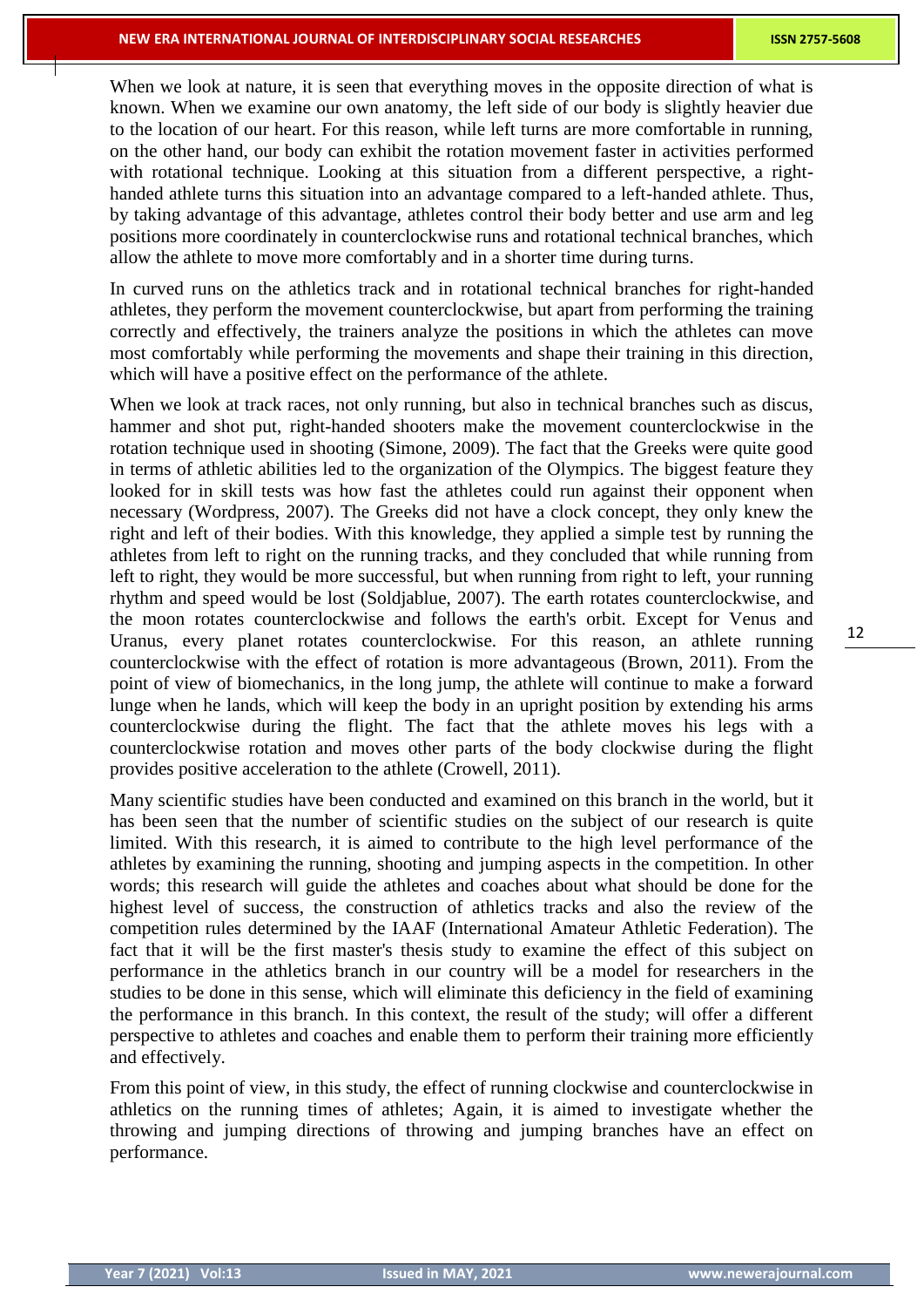## **2. MATERIAL AND METHOD**

### **Subjects**

The measurements of this study were carried out at the Ilkadım Athletic Stadium of the Provincial Directorate of Youth and Sports. This study was conducted with the participation of 10 athletes in total, 5 girls and 5 boys, aged 18-22, who are actively competing in athletics at elite level, and who are right-handed. The measurements were made by examining 120 hammer throws, 120 shot put, 120 long jump jumps, 120 high jump jumps and 40 200 m runs. These athletes train 6 days a week. The subjects were asked not to do any exercise before the measurement on the measurement days. The measurements of the athletes were completed in 5 weeks. Measurements were made two days a week (Wednesday and Saturday) and the performances of the subjects were recorded and evaluated in the observation form.

The study was conducted in accordance with the decision of the Ondokuz Mayıs University Faculty of Medicine Clinical Research Ethics Committee (2019/1031). Considering that seasonal differences may affect the results of the study, all measurements were completed within 5 weeks.

### **Study Method**

Necessary information was given to the subjects about the devices to be used in the study and the measurements to be applied. It was held at the Provincial Directorate of Youth and Sports Ilkadım Athletics Stadium. Attention was paid to the fact that the subjects did light training the day before the test and did not train on the test day and were rested. Measurements were taken at 16.00 on Wednesdays and Saturdays for 5 weeks. Measurements were started when the subjects stated that they had completed their general and branch-specific warm-ups and were ready for the test.

The performances of these athletes on Wednesday and Saturday for 5 weeks were evaluated by being recorded in the observation form.

These performances are as follows.

Shot put: 60 shots from east to west, 60 shots from west to east

Hammer throw: 60 shots from east to west, 60 shots from west to east

Long jump: 60 shots from east to west, 60 shots from west to east

High jump: 60 shots from east to west, 60 shots from west to east

200m run: 30 counterclockwise runs, 30 clockwise runs

**Shot put:** Shot put performance was studied on two athletes, a woman and a man. Each shot putter fired a total of 6 shots on the first measurement day of the week, first 3 eastward (east to west) and 3 westward (west to east). On the second measurement day of the week, the order of the shooting direction was changed and 6 shots were made again. That is, each measurement was performed starting in a different direction from the previous measurement day. These measurements continued for 5 weeks. In other words, in 5 weeks, a female shot putter shot 60 shots and a male shot putter shot 60 shots. Thus, the number of shots of both athletes; There were a total of 120 units, 60 of which were in the east direction and 60 in the west direction.

The shot put was done in the shooting circle. The subjects were right-handed and shot using the gliding technique. The throws were carried out in accordance with the rules of athletics, taking into account the rules of the competition.

**Hammer throwing:** After the subjects completed their branch-specific warm-ups, they performed their throws in turn, one male and one female. Shots were made inside the shooting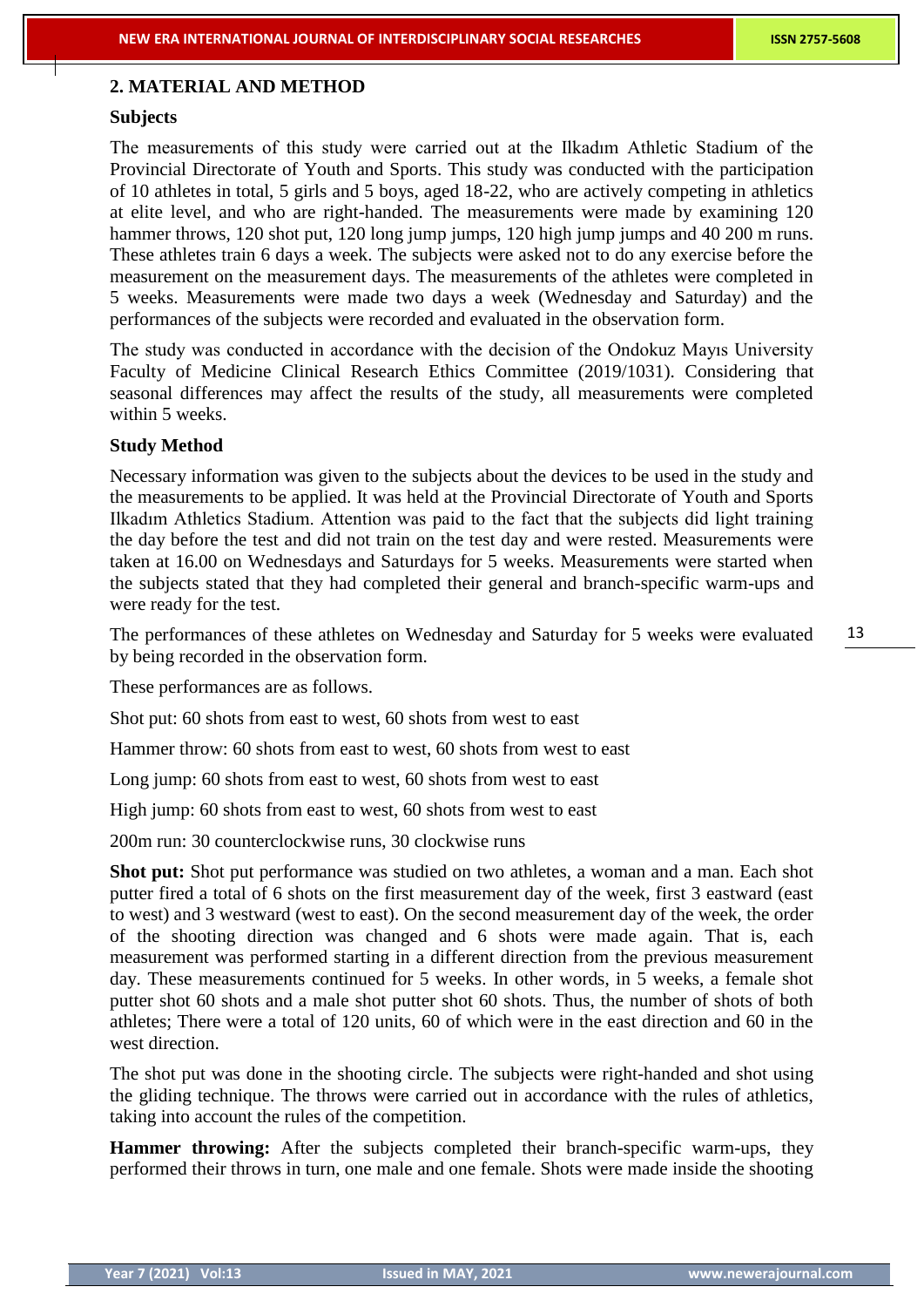cage and in the shooting room. The weight of the hammer used in the measurements is 4 kg for the female athlete and 5 kg for the male athlete. They also wore shooting gloves on their left hand and special throwing shoes on their feet while shooting. The subjects performed their shots in accordance with the athletics rules, based on the competition environment and rules. Subjects fired 3 eastward 3 westward shots, and each shot was measured with a meter and recorded on the chart. Each measurement was performed starting in a different direction from the previous measurement day.

Long jump: In the long jump, one female and one male subject are based on the race rules for the jumps. The subjects used spiked shoes suitable for the long jump for the jump. In the measurements, 30-45m tartan jogging track was used and the measurement was made by taking into account the closest trace to the stepping board left in the sandbox as a result of jumping into the sandbox by pressing the 20cm white part of the 30cm wide step board (10cm red area foul) and leaving the sandbox. . The result of each jump is recorded in the chart. The subjects made 3 jumps in different directions and started their jumps in different directions (East to West-West to East) on each measurement day.

**High jump:** A male and female subject, whose measurements were taken in the high jump, while obeying the rules of athletics, using a semi-circle tartan running area of at least 15m, jumping over the lath on the mat without dropping the bar placed between two vertical poles, the height of the lath passed was recorded in the chart. After each passing height, the bar was raised and the subjects continued their jumps. The subjects used high jump special spiked shoes for jumping. The subjects made 3 jumps in different directions and started their jumps in different directions (East to West - West to East) on each measurement day.

**Running:** A male and female subject performed the 200m sprint run on the weighing track, from a low start and with the sound of a gun, and the measurement results were determined by photo finish. The subjects used sprint spikes for running and starting wedges to perform their climbs. On the first measurement day of the week (Wednesday), the first measurement was taken by running counterclockwise, and after 45 minutes the second measurement was taken by running clockwise. On the second measurement day (Saturday), the first measurement was taken by running clockwise, the second measurement was taken by running counterclockwise, and the results were recorded. The direction was changed on each measurement day.

#### **Statistical analysis**

SPSS statistical package program was used to evaluate the data. Whether the data showed normal distribution or not was examined with the Kolmogorov Smirnov test. Paired t test was used if the data showed normal distribution and Wilcoxon sign ordinal test was used if it did not. A total of 520 performances of 10 athletes were analyzed in the study.

### **3. RESULTS**

|        | <b>Throw</b><br>direction of<br>hammer |    |       |                                     |        |       |       |          |
|--------|----------------------------------------|----|-------|-------------------------------------|--------|-------|-------|----------|
|        |                                        | n  | Mean  | <b>Standard</b><br><b>Deviation</b> | Median | Min   | Max   | p        |
| Male   | East to west                           | 30 | 55,74 | 0,80                                | 55,53  | 54,67 | 57,56 | $0.00**$ |
|        | West to east                           | 30 | 59,96 | 1,51                                | 59,47  | 57,98 | 63,79 |          |
| Female | East to west                           | 30 | 44.86 | 0.44                                | 44,92  | 43,83 | 45,60 | $0.00**$ |
|        | West to east                           | 30 | 48.64 | 1,03                                | 48,88  | 46,82 | 50,38 |          |
| Total  | East to west                           | 60 | 50,30 | 5,52                                | 50,13  | 43,83 | 57,56 |          |
|        | West to east                           | 60 | 54,30 | 5,85                                | 54,18  | 46,82 | 63,79 | $0.00**$ |
| .      |                                        |    |       |                                     |        |       |       |          |

**Table 1:** Effect of hammer throw direction on throw distance

\*\*p<0,01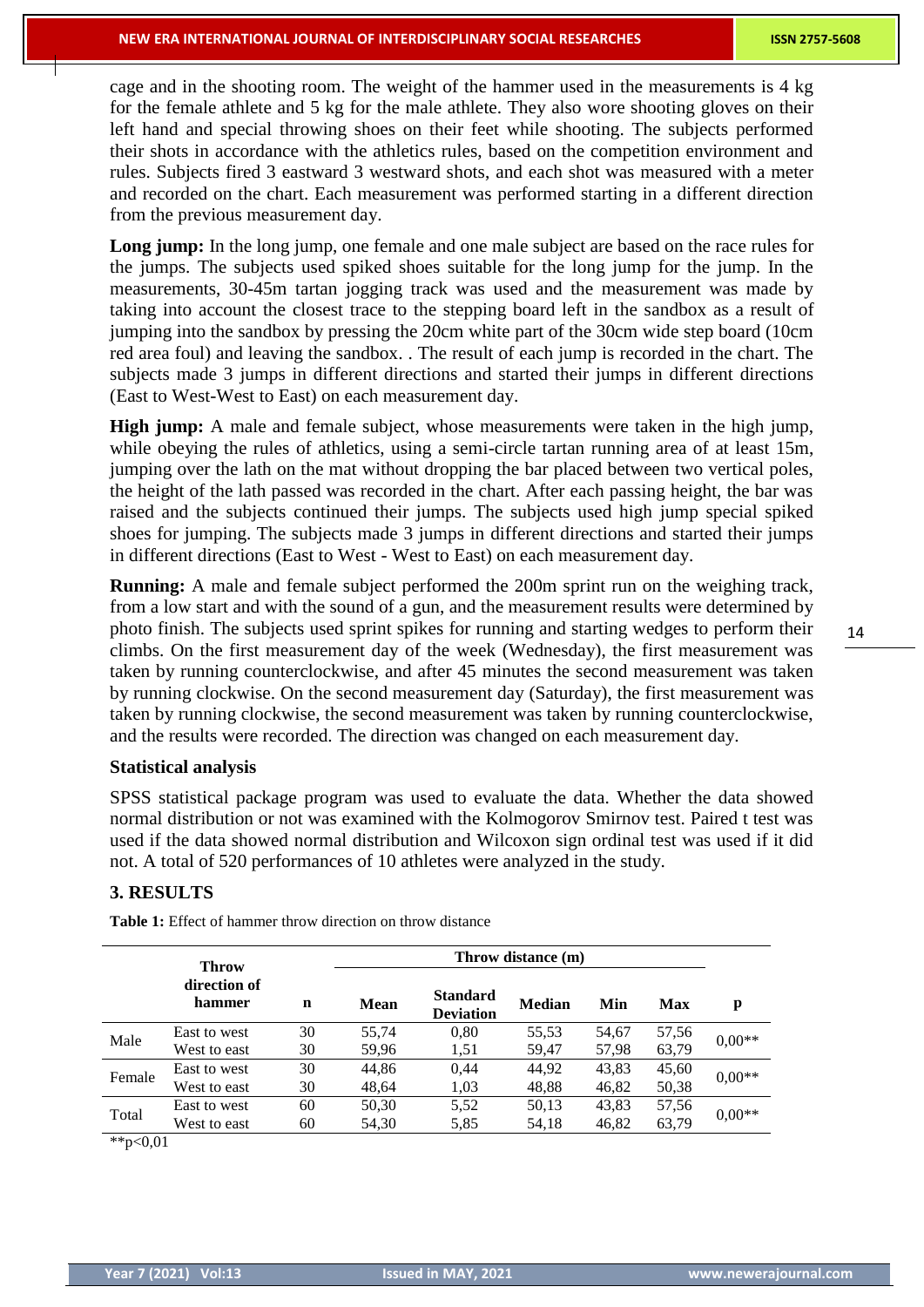It was determined that the hammer throw distance of the male subject showed a statistically significant difference according to the throw direction  $(p<0.01)$ . Again, the shooting distance of the female subject differs statistically according to the throw direction  $(p<0.01)$ . The hammer throw distance was found to be statistically significant when both male and female subjects shot from west to east. Hammer throws distance of the subjects regardless of gender; while it was  $50.30\pm5.52$  m when shot from the east, it was found to be  $54.30\pm5.85$  m when shot from the west. It was determined that the hammer throw distance differed statistically significantly according to the throwing from the east and west directions  $(p<0.01)$ .

|        |                       |    |             | Throw distance (m)                  |        |       |            |          |  |
|--------|-----------------------|----|-------------|-------------------------------------|--------|-------|------------|----------|--|
|        | Shot put<br>direction | n  | <b>Mean</b> | <b>Standard</b><br><b>Deviation</b> | Median | Min   | <b>Max</b> | p        |  |
| Male   | East to west          | 30 | 14,34       | 0,17                                | 14,30  | 14,00 | 14,81      | $0.00**$ |  |
|        | West to east          | 30 | 15,15       | 0,33                                | 15,14  | 14,71 | 15,86      |          |  |
| Female | East to west          | 30 | 12,74       | 0,47                                | 12,86  | 11,80 | 13,32      | $0.00**$ |  |
|        | West to east          | 30 | 13,62       | 0,35                                | 13,55  | 12,90 | 14,40      |          |  |
| Total  | East to west          | 60 | 13,54       | 0,87                                | 13,66  | 11,80 | 14,81      | $0.00**$ |  |
|        | West to east          | 60 | 14,38       | 0,84                                | 14,55  | 12,90 | 15,86      |          |  |

**Table 2:** Effect of shot put direction on shot distance

p<0,001

It was determined that the shot put distance of the male subject differed statistically significantly according to the shooting direction  $(p<0.01)$ . Again, the shooting distance of our female subject differs statistically significantly according to the shooting direction  $(p<0.01)$ . Shot put distance was found to be statistically higher when both male and female subjects shot from west to east. Shot put distance of the subjects regardless of gender; while it was 13.54±0.87m when shot from the east, it was 14.38±0.84 m when shot from the west. It was determined that the distance of the shot put differs statistically according to the east and west directions  $(p<0.01)$ .

| Table 3: Effect of long jump direction on jump distance |  |  |  |  |
|---------------------------------------------------------|--|--|--|--|
|---------------------------------------------------------|--|--|--|--|

|        |                        |    | Jump distance (m) |                                     |               |      |            |          |
|--------|------------------------|----|-------------------|-------------------------------------|---------------|------|------------|----------|
|        | Long jump<br>direction | n  | <b>Mean</b>       | <b>Standard</b><br><b>Deviation</b> | <b>Median</b> | Min  | <b>Max</b> | p        |
|        |                        |    |                   |                                     |               |      |            |          |
| Male   | East to west           | 30 | 6.45              | 0.23                                | 6.51          | 5,89 | 6,75       | $0.00**$ |
|        | West to east           | 30 | 6,87              | 0,13                                | 6,84          | 6.63 | 7,12       |          |
| Female | East to west           | 30 | 5,37              | 0,09                                | 5,37          | 5,21 | 5,57       | $0.00**$ |
|        | West to east           | 30 | 5,57              | 0.13                                | 5,54          | 5,30 | 5,81       |          |
| Total  | East to west           | 60 | 5,91              | 0,57                                | 5,73          | 5,21 | 6,75       | $0.00**$ |
|        | West to east           | 60 | 6,22              | 0.67                                | 6,22          | 5,30 | 7,12       |          |

 $*p<0,01$ 

It was determined that the long jump distance of our male subject differed statistically significantly according to the jump direction  $(p<0.01)$ . Again, the jump distance of our female subject differs statistically significantly according to the jump direction  $(p<0.01)$ . The long jump distance was found to be statistically significant when both male and female subjects jumped from west to east. Long jump distance of subjects regardless of gender; while it was 5.91 $\pm$ 0.57m when jumping from the east, it was 6.22 $\pm$ 0.67m when jumping from the west. It was determined that the long jump distance differed statistically significantly compared to the jumps from the east and west directions  $(p<0.01)$ .

**Table 4:** Effect of high jump direction on jump height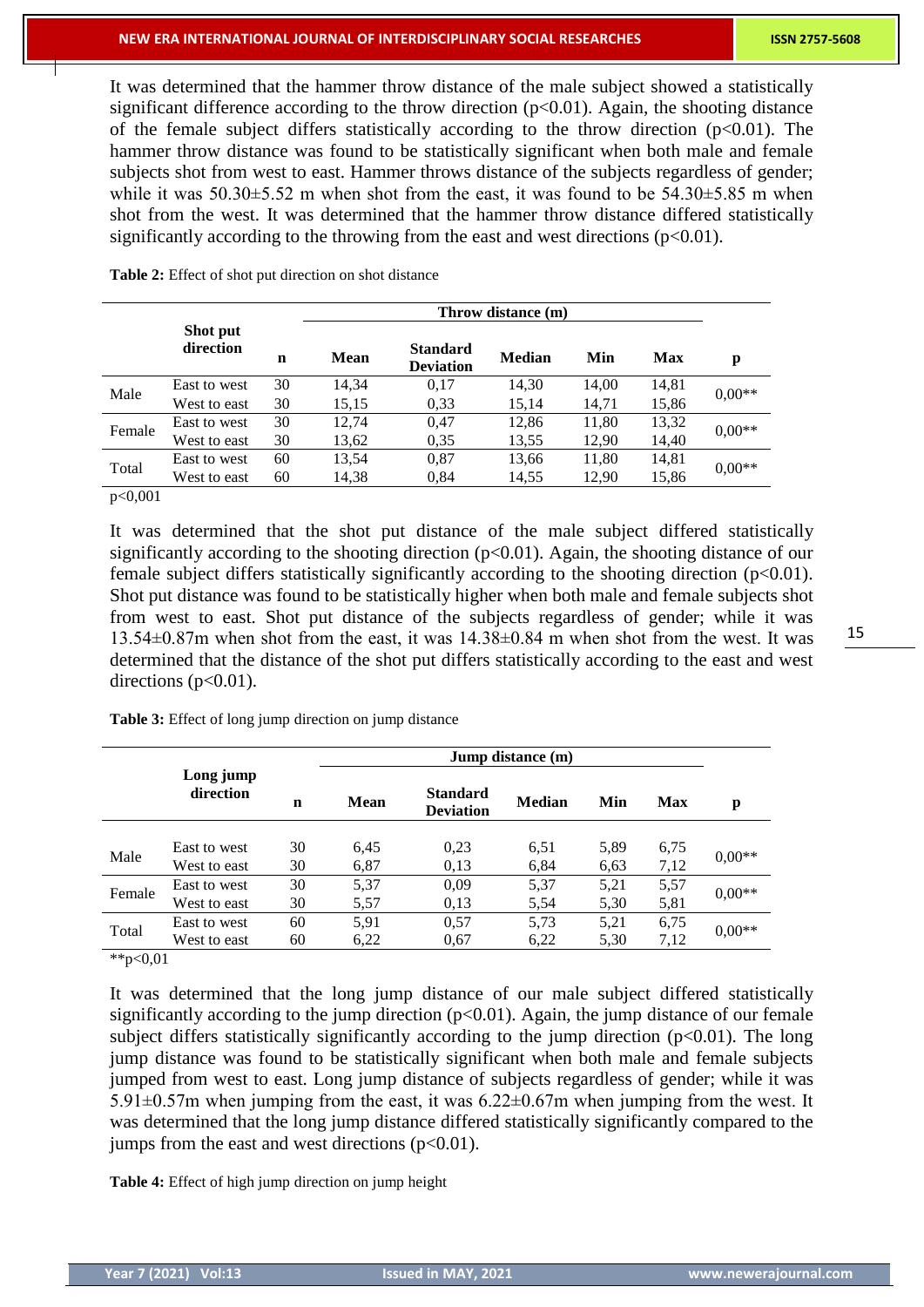|        | Jump height (m)        |    |             |                                     |               |      |      |          |
|--------|------------------------|----|-------------|-------------------------------------|---------------|------|------|----------|
|        | High jump<br>direction | n  | <b>Mean</b> | <b>Standard</b><br><b>Deviation</b> | <b>Median</b> | Min  | Max  | p        |
| Male   | East to west           | 30 | 1,94        | 0.05                                | 1,95          | 1,80 | 2,03 | $0.00**$ |
|        | West to east           | 30 | 2,02        | 0.06                                | 2,05          | 1,85 | 2,10 |          |
| Female | East to west           | 30 | 1,61        | 0,07                                | 1,61          | 1,48 | 1,72 | $0.00**$ |
|        | West to east           | 30 | 1,66        | 0.09                                | 1,66          | 1,50 | 1,82 |          |
| Total  | East to west           | 60 | 1,77        | 0,17                                | 1,76          | 1,48 | 2,03 | $0.00**$ |
|        | West to east           | 60 | 1,84        | 0,20                                | 1,83          | 1,50 | 2,10 |          |

 $*p < 0.01$ 

It was determined that the high jump height of our male subject showed a statistically significant difference according to the jump direction ( $p<0.01$ ). Again, the jump height of our female subject also shows a statistically significant difference according to the jump direction (p<0.01). It was found that the jump height was statistically significant when both male and female subjects jumped from west to east. Jumping height of the subjects regardless of gender; While it was found to be 1.77±0.17m when jumping from the east, it was found to be 1.84±0.20m when jumping from the west. It was determined that the height of the jump was statistically significantly different compared to the jumps from the east and west directions  $(p<0.01)$ .

**Table 5:** Effect of 200m running direction on running time

|        | 200m running<br>direction | n  | <b>Mean</b> | <b>Standard</b><br><b>Deviation</b> | Median | Min   | Max   | p         |
|--------|---------------------------|----|-------------|-------------------------------------|--------|-------|-------|-----------|
| Male   | Clockwise                 | 10 | 23.64       | 0.22                                | 23.70  | 23,20 | 23,85 | $0,005**$ |
|        | Counterclockwise          | 10 | 22,71       | 0.24                                | 22,70  | 22,33 | 23,13 |           |
| Female | Clockwise                 | 10 | 26,00       | 0,08                                | 26,00  | 25,84 | 26,13 | $0.005**$ |
|        | Counterclockwise          | 10 | 25,61       | 0,12                                | 25,59  | 25,38 | 25,80 |           |
| Total  | Clockwise                 | 20 | 24,82       | 1,21                                | 24,84  | 23,20 | 26,13 |           |
|        | Counterclockwise          | 20 | 24,16       | 1.49                                | 24,25  | 22,33 | 25,80 | $0.00**$  |
| .      |                           |    |             |                                     |        |       |       |           |

\*\*p<0,01

It was determined that the 200m running time of our male subject showed a statistically significant difference according to the running direction  $(p<0.01)$ . Again, the running time of our female subject differs statistically significantly according to the running direction  $(p<0.01)$ . The effect of counterclockwise running of both male and female subjects on running performance was found to be statistically higher. Clockwise, regardless of gender; while it was  $24.82 \pm 1.21$  sec when they ran, it was  $24.16 \pm 1.49$  sec when they ran counterclockwise. It was determined that there was a statistically significant difference in running time, clockwise and counterclockwise runs  $(p<0.01)$ .

# **4. DISCUSSION**

In our study, the effects of clockwise and counterclockwise running, shooting and jumping directions on performance in athletics were investigated.

In our study, the hammer throw distance was examined according to the throw direction. The distance of the shots fired from east to west and the distance of shots fired from west to east were compared. As a result of the comparison, it was seen that the distance of the shots made from west to east by both male and female subjects was greater than the distance of shots made from east to west.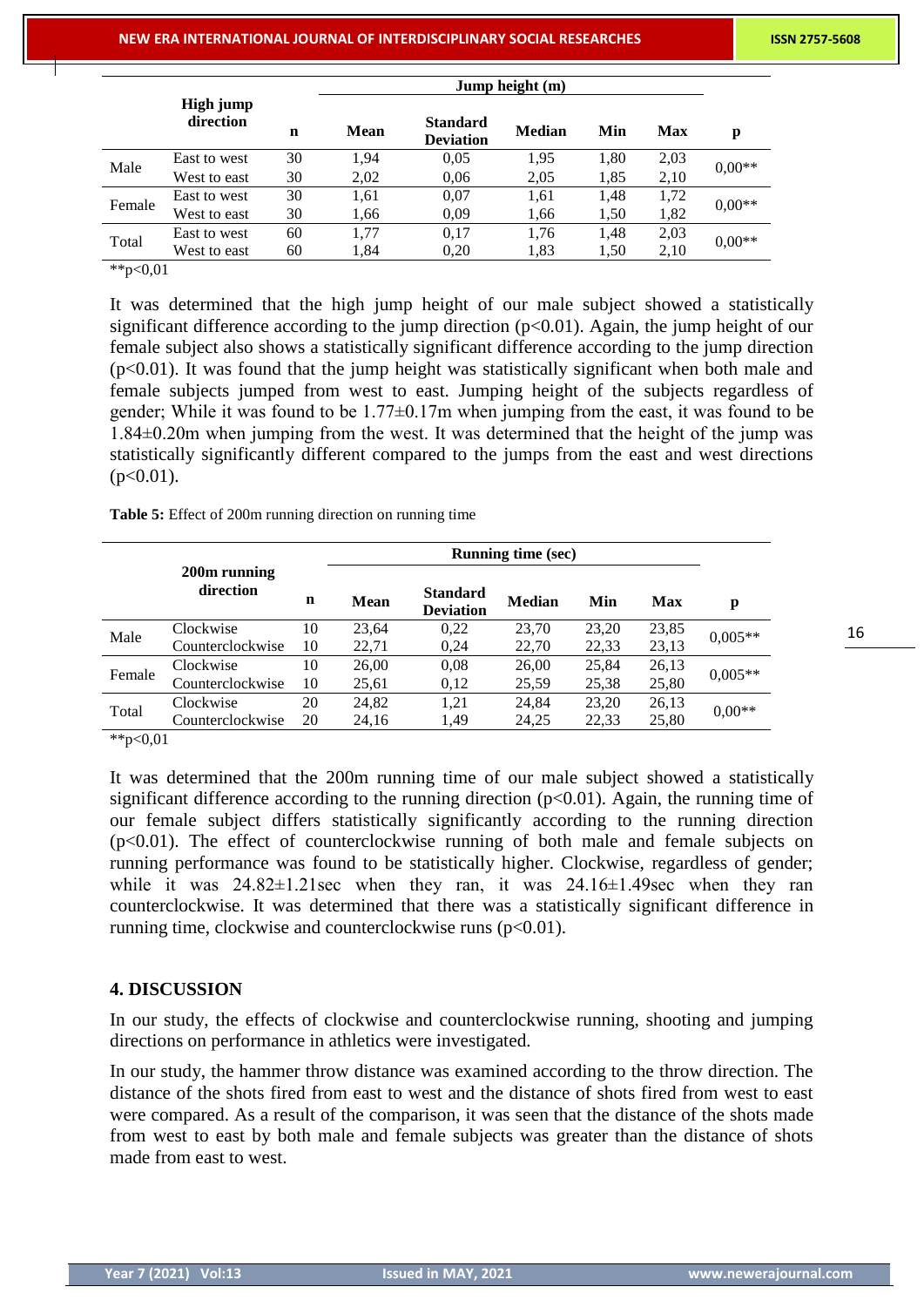Hammer throws distance of all subjects regardless of gender; while it was 50.30±5.52 m when shot from the east, it was found to be 54.30±5.85 m when shot from the west. It has been determined that the distance of the hammer throw differs according to the throwing from the east and west directions. According to our finding, the hammer throw direction affects the distance. It was observed that the performance of the athletes was higher when shooting from the west to the east.

The shot distance was examined according to the shooting direction. The distance of the shots fired from east to west and the distance of shots fired from west to east were compared. As a result of the comparison, it was seen that the distance of the shots made from west to east by both male and female subjects was greater than the distance of shots made from east to west.

In athletics, it is seen that the distance of the throws made from west to east is higher. For this reason, the importance of shooting directions increases in competitions. It is necessary to pay attention to this element in the organization of the competitions.

In the literature, we could not find a full study on this finding of our study. Therefore, no comparisons could be made.

In addition, the human body biomechanically performs the action of pushing more easily than the action of pulling, so while the right side performs a push or forward action, the left side automatically moves backwards (Bayram et al. 2017). This may be the reason why righthanders turn counterclockwise, especially in shot put.

The long jump distance was examined according to the jump direction and the distances of the jumps made from east to west and from west to east were compared, and as a result of the comparison, it was seen that the distance of the jumps from west to east was better for both male and female athletes. A study similar to this finding of our study could not be found in the literature.

In a study conducted in the long jump branch; the long jump branch has been studied in terms of biomechanics. The athlete will keep the body in an upright position by extending his arms counterclockwise during the flight, and the body will continue to make a forward lunge while landing on the sand. This will carry the trace it will leave on the sand further away from the step board. The athlete's movement of legs with a counterclockwise rotation during flight and the movement of other parts of the body clockwise will provide positive acceleration to the athlete (Crowell, 2011).

In our study, the jump heights in the high jump branch were examined and it was determined that the jump heights differed according to the directions in the jumps made in different directions. According to the measurements made; It was determined that both male and female subjects had higher jumps from west to east. Jumping height of the subjects regardless of gender; While it was found to be 1.77±0.17m when jumping from the east, it was found to be 1.84±0.20m when jumping from the west.

The finding of our study shows that, both long jump and high jump performance increase when jumping from west to east. This issue should be taken into account in the trainings and competitions to be made regarding the jumping branch in athletics.

In our literature research, we could not find a study related to this finding of our study. Therefore, no comparisons could be made.

In our study, 200m running times were examined according to running directions, and it was determined that clockwise running and counterclockwise running had an effect on running time. It was found that both male and female subjects' running counterclockwise had a positive effect on running times. Regardless of gender, the 200m running time averages of the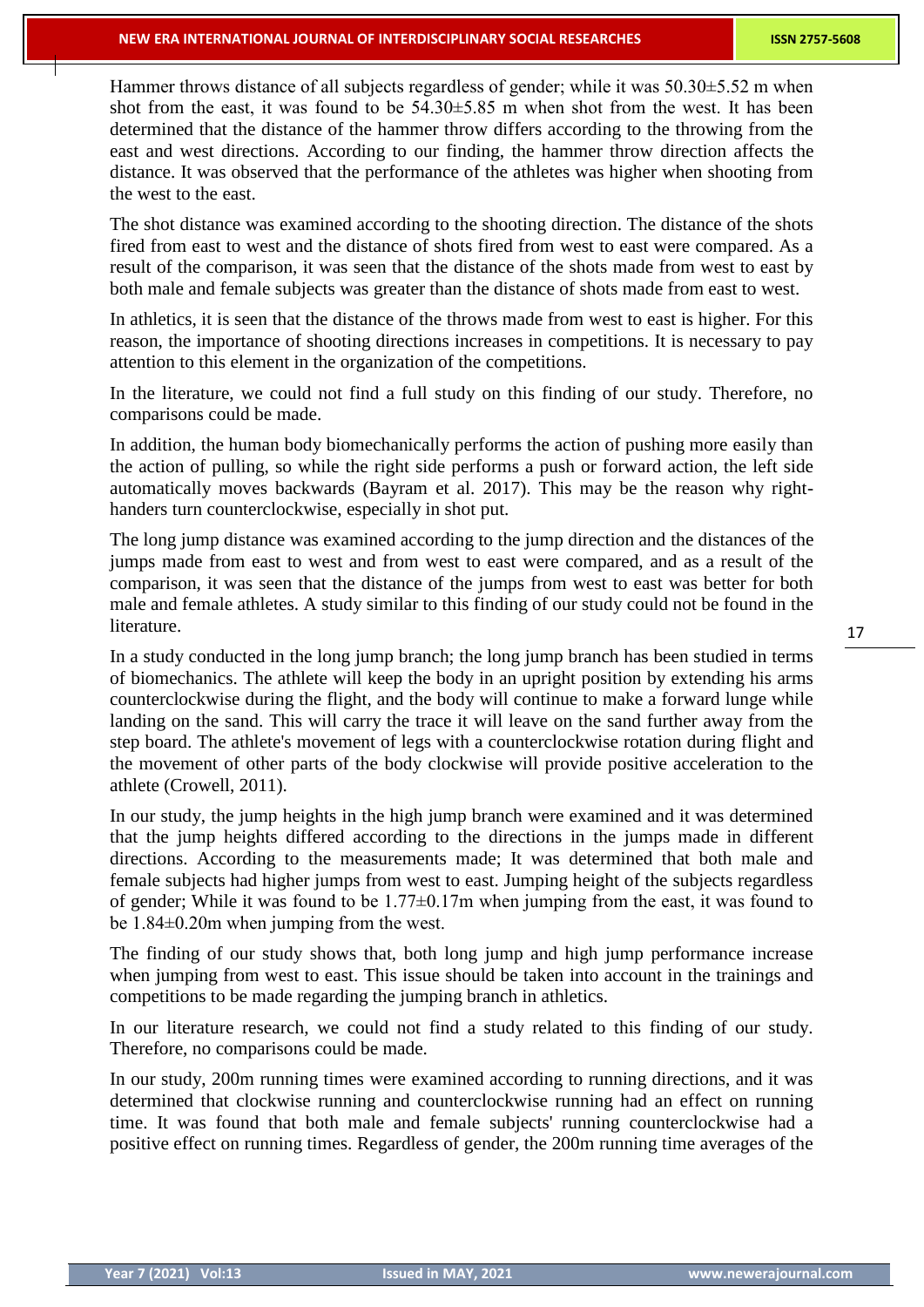subjects were found to be  $24.82 \pm 1.21$  when they ran clockwise, while it was  $24.16 \pm 1.49$  s when they ran counterclockwise.

When the literature was searched, few studies were found examining the running direction. The study of Bayram et al. (2017) supports this finding of our study. In the study of Bayram et al. (2017), the differences between the degrees obtained by running clockwise at two different distances of the athletes running continuously counterclockwise were examined. Male middle and long distance athletes aged 18 years participated in the study. The degrees obtained were obtained as a result of the competition held with an interval of one day. The athletes participated in the competition by getting ready after warming up for 1 hour before the 200m race and 40 minutes for the 1500m race. During the competition, the athletes ran in lane for the 200m race and all the athletes ran in a single series in the 1500m race with two people. The grades of the athletes were determined by 4 referees using a hand chronometer, and the grades held by the head referee were taken into account. When looking at the 200 meters and 1500 meters degrees of the athletes, it was determined that the counterclockwise degrees were better results (Bayram et al 2017).

In a study conducted by physiologists, it was stated that right-handed people use their right side more effectively than their left side, and the reason for this is that the muscle groups on the right side are more developed. It has been emphasized that right-handed athletes have an advantage in running counterclockwise, and they enable them to take longer steps faster by using the thrust of the leg more effectively during turns (Bayram et al 2017).

According to the researchers, being right-handed does not mean using only the right hand. In addition, these people use their right leg effectively. It was stated that the muscle ratio of the right leg is higher and in this case, longer steps are taken with the right leg (Kosog, 1999). The higher muscle ratio in the legs of right-handed people can enable them to perform the left-handed movement more easily. The human brain performs the left turn of the body more easily than the right turn (Bayram et al 2017).

When looking at different studies, physiologists have included the fact that the heart is leftsided, especially in the human body, as an important factor in explaining that it is easier for athletes to run counterclockwise than clockwise. According to them, the fact that the heart is on the left side in humans and animals and running counterclockwise provides an advantage in creating a centrifugal force in the body (Bayram et al 2017).

In another study; In balance losses, the human body tends to fall to the left, which explains that turns and technical hits from the left are easier than to the right (Borysewics, 1985).

When the literature was reviewed, it was stated that the centrifugal force tired and hindered the athlete while running clockwise. Apart from this, an athlete encounters difficulties when running counterclockwise because, as mentioned above, left turns are easier than right turns (Bayram et al. 2017).

Everything on Earth is moving to the right of the northern hemisphere and to the left of the southern hemisphere. For example, Ferris wheels in amusement parks move counterclockwise. It is a Ferris wheel in the world. The global coordinate system is used in movements around the world. The coordinate system is the force acting on the object moving on the earth (Mc Donald, 1952; Bayram et al., 2017)

Looking at the reading direction, in many languages reading takes place from left to right. In some languages, Chinese and Arabic are read from right to left, while Japanese is read from top to bottom. According to Trento, the instinctive counting behavior starts from the left, because the right lobe of the brain is more dominant in visual perceptions than the left lobe. This is not something learned by experience, but an instinctive event (Coghlan, 2010).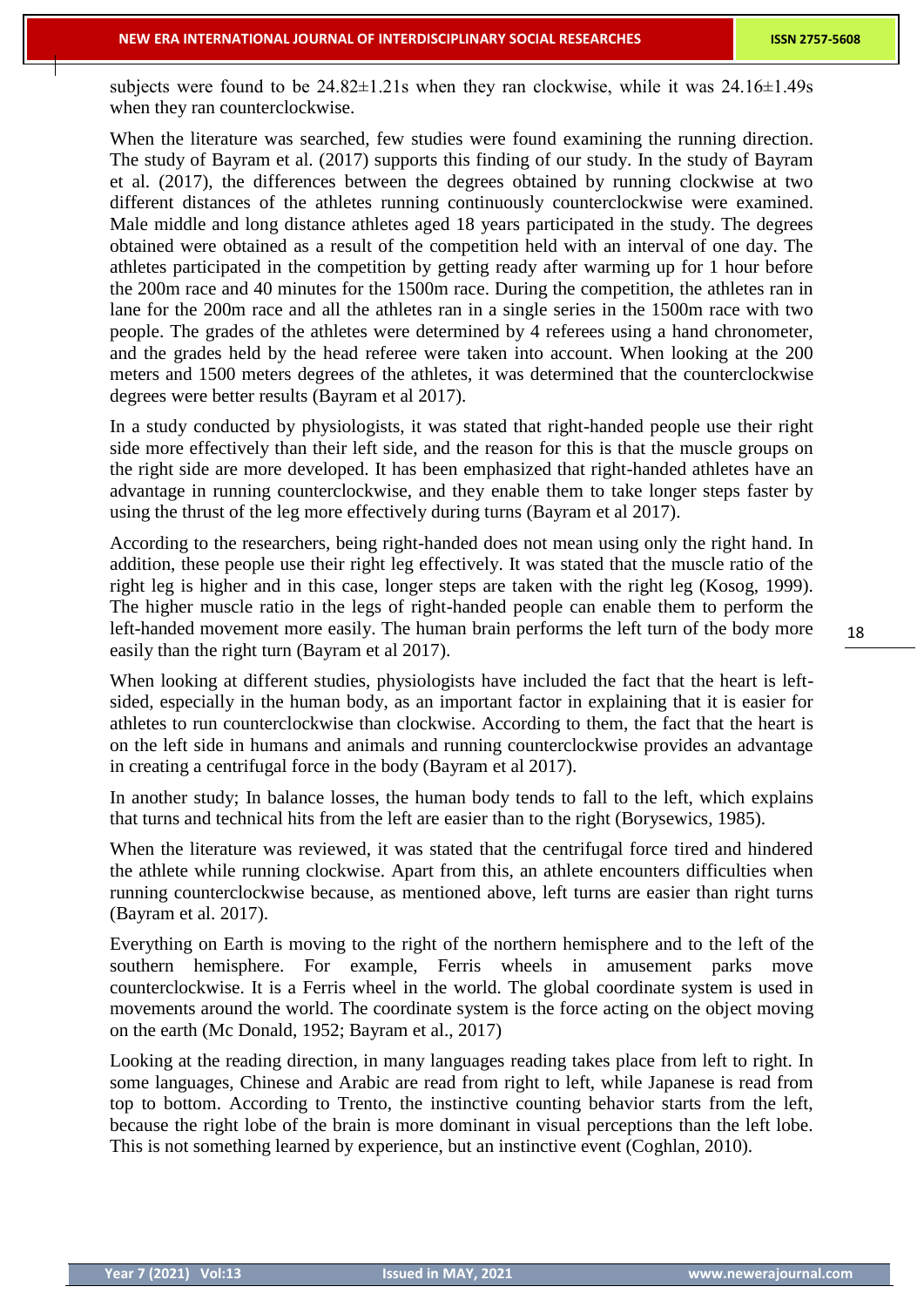Tavakkoli and Jose (2013) stated in their study that the runs should be done counterclockwise. They explained the reason for this as follows. Everything in nature moves counterclockwise. Viewers are better able to perceive runners as they move from left to right - the same way our eyes move when we read. The left side of the human body is slightly heavier than the right due to the heart, and when running counterclockwise, the body tends to lean very slightly to the left, which can be an advantage for most people when running counterclockwise where the right hand/leg is dominant. We move more controlled and faster while running counterclockwise (Tavakkoli and Jose, 2013).

Looking at the natural causes in the world, people run counterclockwise. Because everything in nature tends towards a counterclockwise movement. The counter-clockwise list of natural events is said to be quite effective. It rotates counterclockwise on Earth and follows the orbit of the sun, but also rotates counterclockwise on the moon, following the Earth's orbit. In fact, every planet orbits the sun counterclockwise. Due to the rotation effect of the world, an athlete running counterclockwise can become more advantageous with a faster time difference (Bayram et al 2017; Sprott, 2000; Tavakkoli and Jose, 2013).

## **CONCLUSION AND RECOMMENDATIONS**

As a result of our work; Curious about the effect of the directions on the performance of the athletes, the effect on the hammer and shot put distance in the throwing branch, the long jump jump distance and high jump height in the jumps branch, and the 200 meters running time in the running category were examined.

When the subjects shot from west to east, their hammer and shotgun performances were found to be higher than those fired from east to west. In another measurement made, it was determined that the performance of the subjects from west to east was better at jump distance and height. Again, it was observed that the subjects' running counterclockwise had a positive effect on their running time.

In this direction, it is important to know how we can use our body and mind most efficiently while planning our performance. For this reason, in this research, the direction in which the performance will be exhibited has emerged as a very important factor in order for the efficiency in sportive performance to be at a high level.

It is thought that knowing the differences arising from aspects of athletes and coaches will contribute greatly to the improvement of performance. Therefore, in this study, the effect of aspects on performance was revealed.

Many scientific studies have been conducted and examined on the athletics branch in the world, but it is seen that the number of scientific studies on the subject of our research is quite limited. With this research, the running, shooting and jumping aspects of the competition were examined and it was aimed to contribute to the high level performance of the athletes. In other words, it is expected that the research will guide the athletes, trainers and the competition rules determined by the IAAF, on what should be done for the highest level of success.

As a result, shot put and hammer throw performance in athletics; and long and high jump performance is higher when performed from west to east than when performed from east to west. Another result of ours is that when running counterclockwise, 200m running performance is higher than running clockwise.